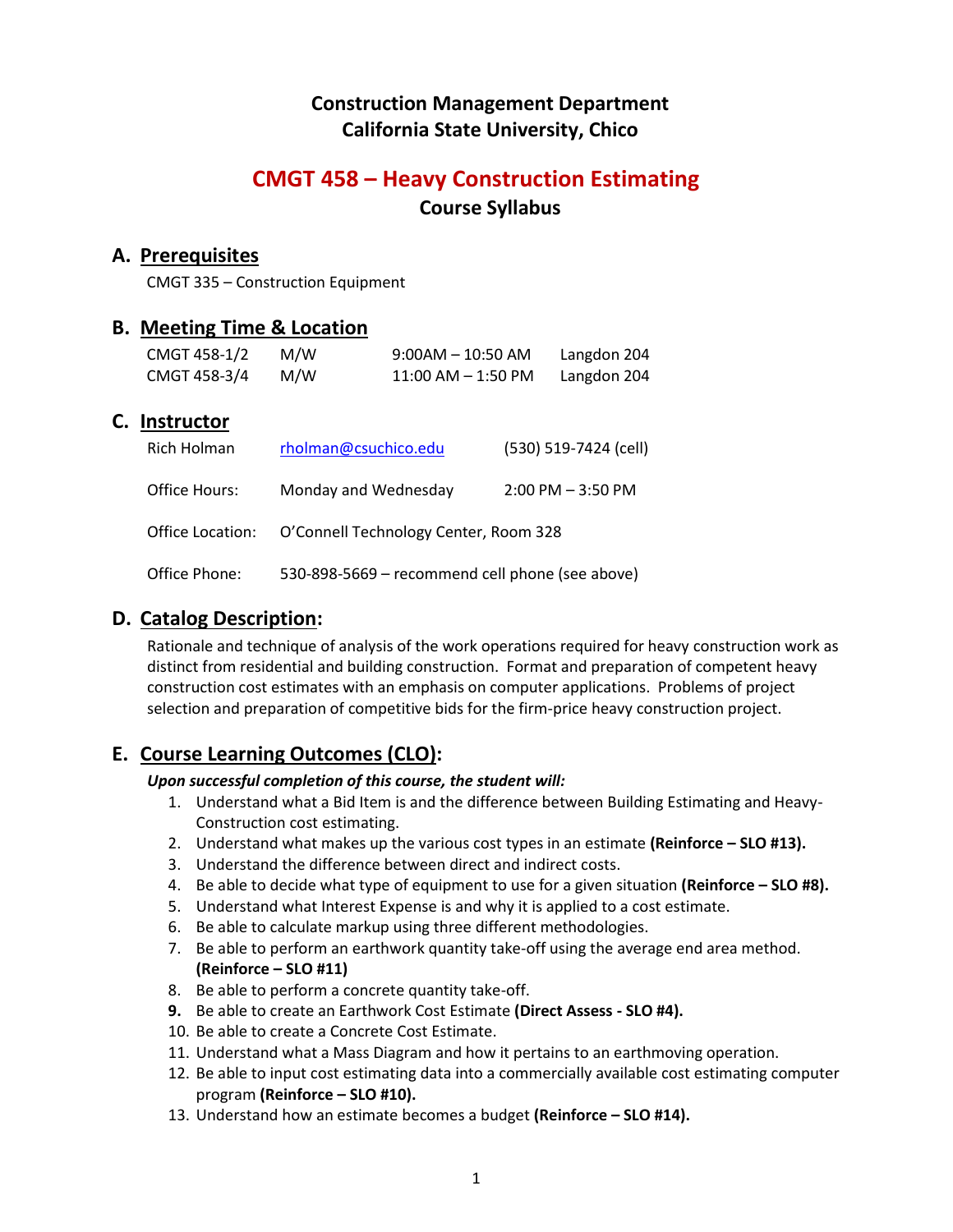## **Student Learning Outcomes (SLO):**

The American Council for Construction Education (ACCE) prescribes 20 Student Learning Outcomes (SLO) as Educational Objectives for an undergraduate degree program in Construction Management. For a list of these 20 SLOs visit the Chico State Department of Construction Management websit[e www.csuchico.edu/cm](http://www.csuchico.edu/cm) and the SLO link under the ACCE Accreditation drop down menu.

The following SLOs are supported by this course in the form of I=Introduction, R=Reinforced, or DA=Direct Assessment:

- SLO 4 Create construction project cost estimates (DA).
- SLO 8 Analyze methods, materials, and equipment used to construct projects (R).
- SLO 10 Apply electronic-based technology to manage the construction process (R).
- SLO 11 Apply basic surveying techniques for construction layout and control (R).
- SLO 13 Understand construction risk management (R).
- $\bullet$  SLO 14 Understand construction accounting and cost control (R)

#### **ACCE Assessment Mapping:**

| <u>SLO</u> | CLO Assessment Type                  | <u>Target</u>                 |
|------------|--------------------------------------|-------------------------------|
|            | Activity 11 – Create a Cost Estimate | 70% will earn a 70% or better |

## **F. Course Resource Materials Requirements:**

*Textbook:* There is no required textbook for this class. Reading material will be presented for the student, as required.

Laptop Computer: A computer will be required for assigned activity work. There are no university provided computers.

*HCSS HeavyBid does not work on Mac based computer operating systems. You will be responsible to have a PC based laptop or install a windows operating system on your Mac computer.*

## **G. Course Requirements:**

#### **Honesty in the Classroom**

You are expected to be familiar with the University's policy on academic integrity. As such, there will be no tolerance for dishonesty, sharing of work, or copied work. Ethical standards as established by the university will be strictly upheld as defined in the University Catalog.

#### **Tobacco Products**

The use of any type of tobacco product (smokeless, chewable or otherwise) is not permitted in any building at California State University, Chico. If you chew tobacco products, please refrain during class time.

#### **Electronic Devices**

The use of phones, and other electronic devices (excluding laptops) is not permitted in class. If you must take a call (work or emergency), please EXIT the classroom before answering the call.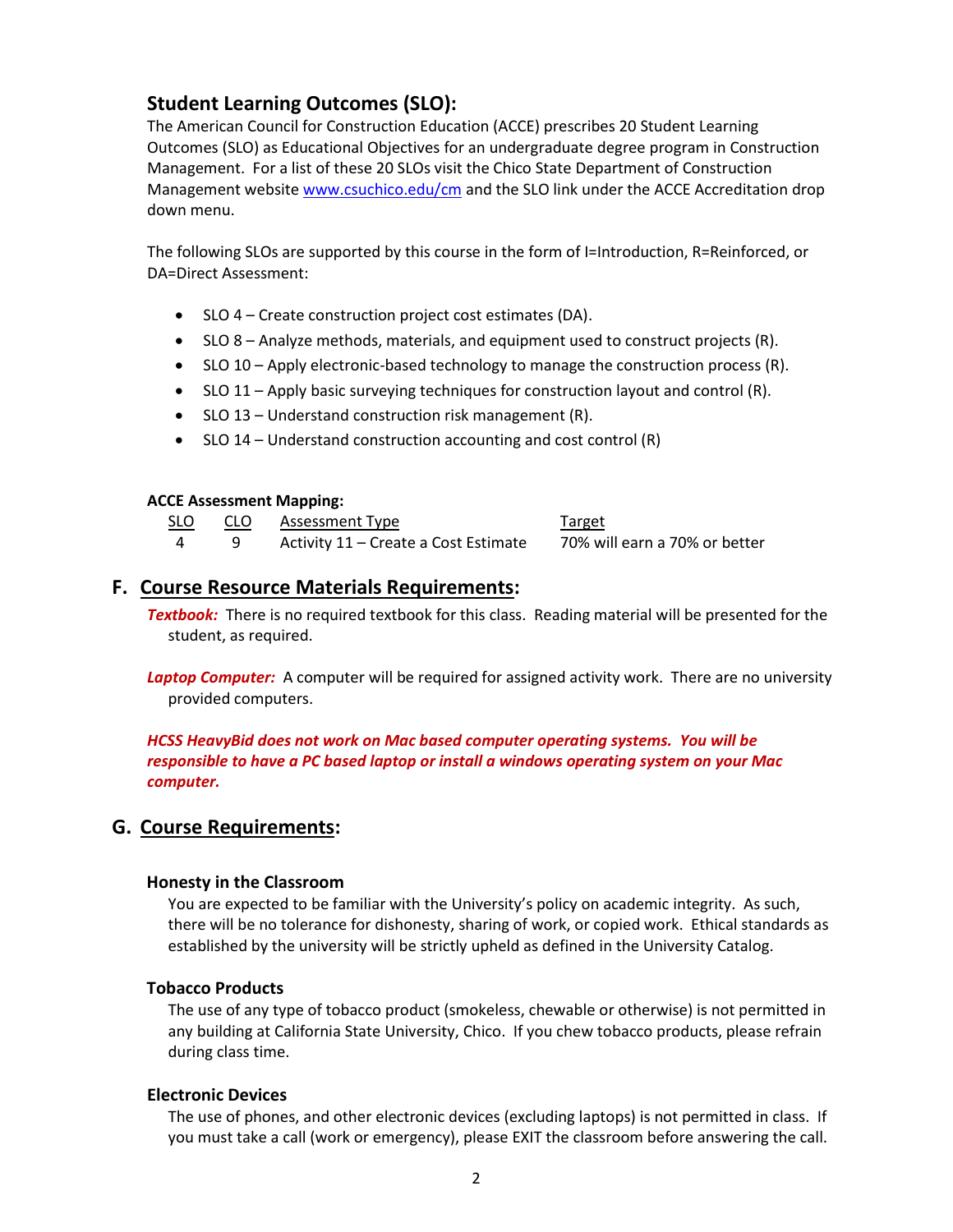## **H. Instructional Methods:**

This course is designed around the following methods of presenting material to the student:

- 1. Class discussions (lecture) and assigned readings.
- 2. Activities to be started in class (finished outside of class time as necessary), which are designed to reinforce the students learning process of heavy construction estimating.
- 3. Quizzes to confirm the learning process.

### **I. Assignments:**

#### **Activities**

There will be weekly activities assigned to reinforce your understanding of the current classroom discussion material. These activities are intended to build your skills in heavy construction estimating, and continue your development in using common industry software.

#### **Group Work**

You are encouraged to study and work in groups, however all submitted work must be your own original work.

#### **J. Assessments:**

Assessments are the basis of determining your ability to create, analyze, apply, and understand the Course Learning Outcomes (CLO) and Student Learning Outcomes (SLO) provided by ACCE. Instructional target goals have been established (as noted above) and the results of the assessment in these areas will be used to determine the success of the student and instructor for this course.

#### **Quizzes**

Quizzes will be given based upon the class discussion, assigned readings, and construction terms presented.

**There will be NO make-up quizzes, unless prior arrangements have been made.** 

#### **Exams**

There will be one mid-term exam. Normally there will not be a make-up for anyone missing an exam. *If a student is unable to take an exam due to an emergency or illness, or is entitle to special dispensation the instructor should be notified in advance.* Non-excused absences will yield a score of zero. No makeup exams will be given, except for a serious and compelling reason as outlined by the University Catalog.

#### **Participation, Attitude, and Attendance**

A portion of your course grade will be based on participation, attitude and attendance.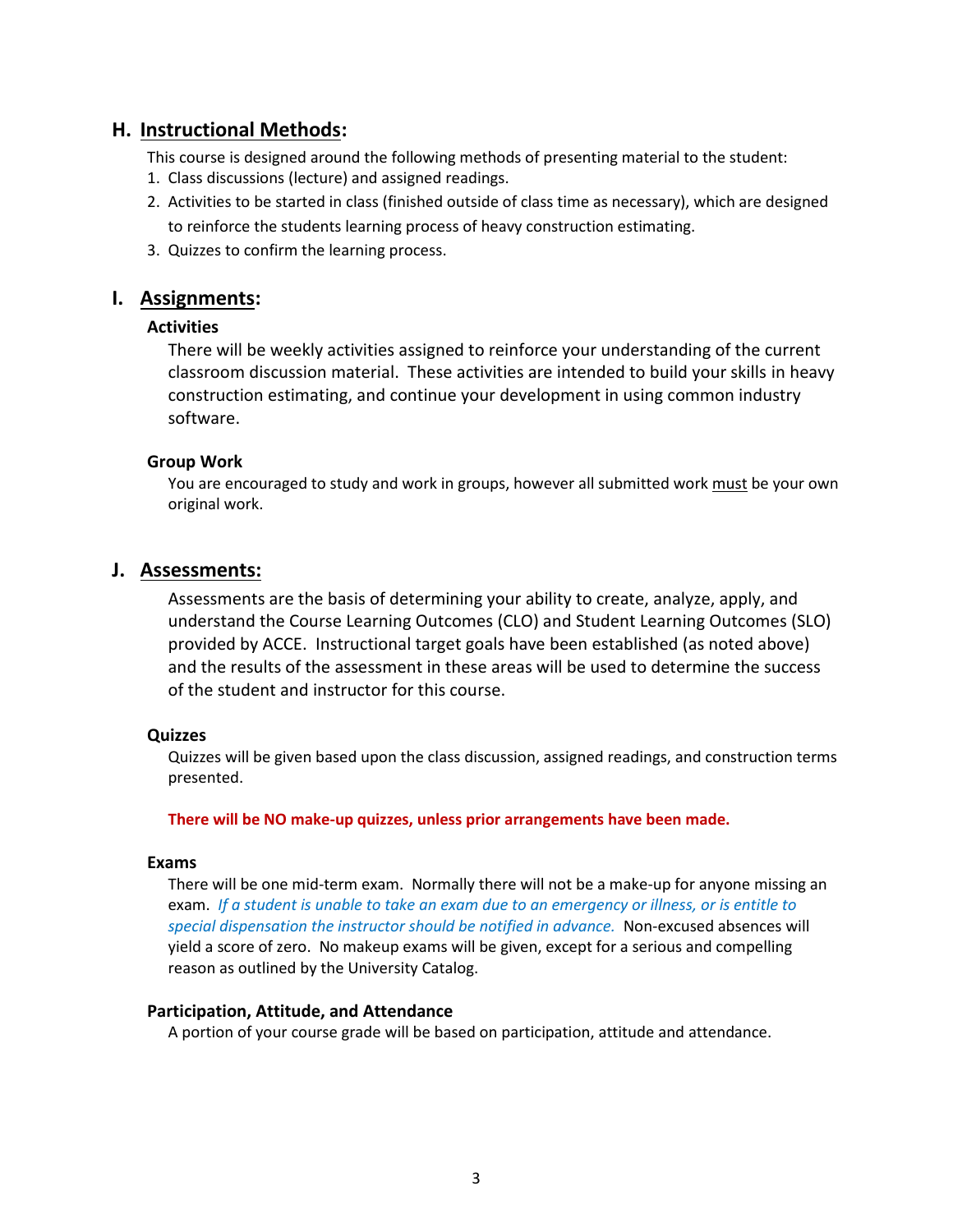## **K. Grading/Evaluation:**

All point totals shown are approximate and subject to revision during the course of the semester.

| <b>Evaluation Criteria</b> | Weighting |
|----------------------------|-----------|
| Activities                 | 40%       |
| Midterms                   | 50%       |
| Attendance                 | 5%        |
| Quizzes                    | 5%        |

Grades are generally assigned by the following distribution, although the professor reserves the right to modify the distribution.

| A    | $\mathbf{r} = \mathbf{r}$ | 94 -100% (Exceptional)      | C+     |                                      | $= 77 - 79\%$ (Above Average) |
|------|---------------------------|-----------------------------|--------|--------------------------------------|-------------------------------|
| A    | $=$                       | 90 - 93% (Excellent)        |        | $\mathbf{r} = \mathbf{r} \mathbf{r}$ | 73 – 76% (Average)            |
| $B+$ | $\mathbf{r} = \mathbf{r}$ | 87 – 89% (Very Good)        | $C- =$ |                                      | 70 – 72% (Below Average)      |
| B.   | $\mathbf{r} = \mathbf{r}$ | 83 – 86% (Good)             |        | $\alpha = 1$                         | 60 – 69% (Inadequate)         |
|      |                           | $B - = 80 - 82%$ (Adequate) |        | $\mathbf{r} = \mathbf{r}$            | < 60%<br>(Failing)            |

## **L. Topical Outline**

To be provided

## **M.University Policies and Campus Resources**

#### **Academic integrity**

Students are expected to be familiar with the University's Academic Integrity Policy. Be familiar with the University's policy on academic honesty. I take this issue very seriously, and will not tolerate any form of dishonesty such as plagiarism or cheating. Your own commitment to learning, as evidenced by your enrollment at California State University, Chico, and the University's Academic Integrity Policy requires you to be honest in all your academic course work. Faculty members are required to report all infractions to the Office of Student Judicial Affairs. The policy on academic integrity and other resources related to student conduct can be found at[: http://www.csuchico.edu/sjd/sja.shtml](http://www.csuchico.edu/sjd/sja.shtml)

#### **Campus Policy in Compliance with the American Disabilities Act**

If you need course adaptations or accommodations because of a disability, or if you need to make special arrangements in case the building must be evacuated, please make an appointment with me as soon as possible, or see me during office hours. Students with disabilities requesting accommodations must register with the ARC Office (Accessibility Resource Center).

Special accommodations for exams require ample notice to the testing office and must be submitted to the instructor well in advance of the exam date.

#### **Student Computing**

Computer labs for student use are availabl[e http://www.csuchico.edu/stcp](http://www.csuchico.edu/stcp) located on the 1st floor of the Merriam Library Rm 116 and 450, Tehama Hall Rm.131 and the BMU Rm 301.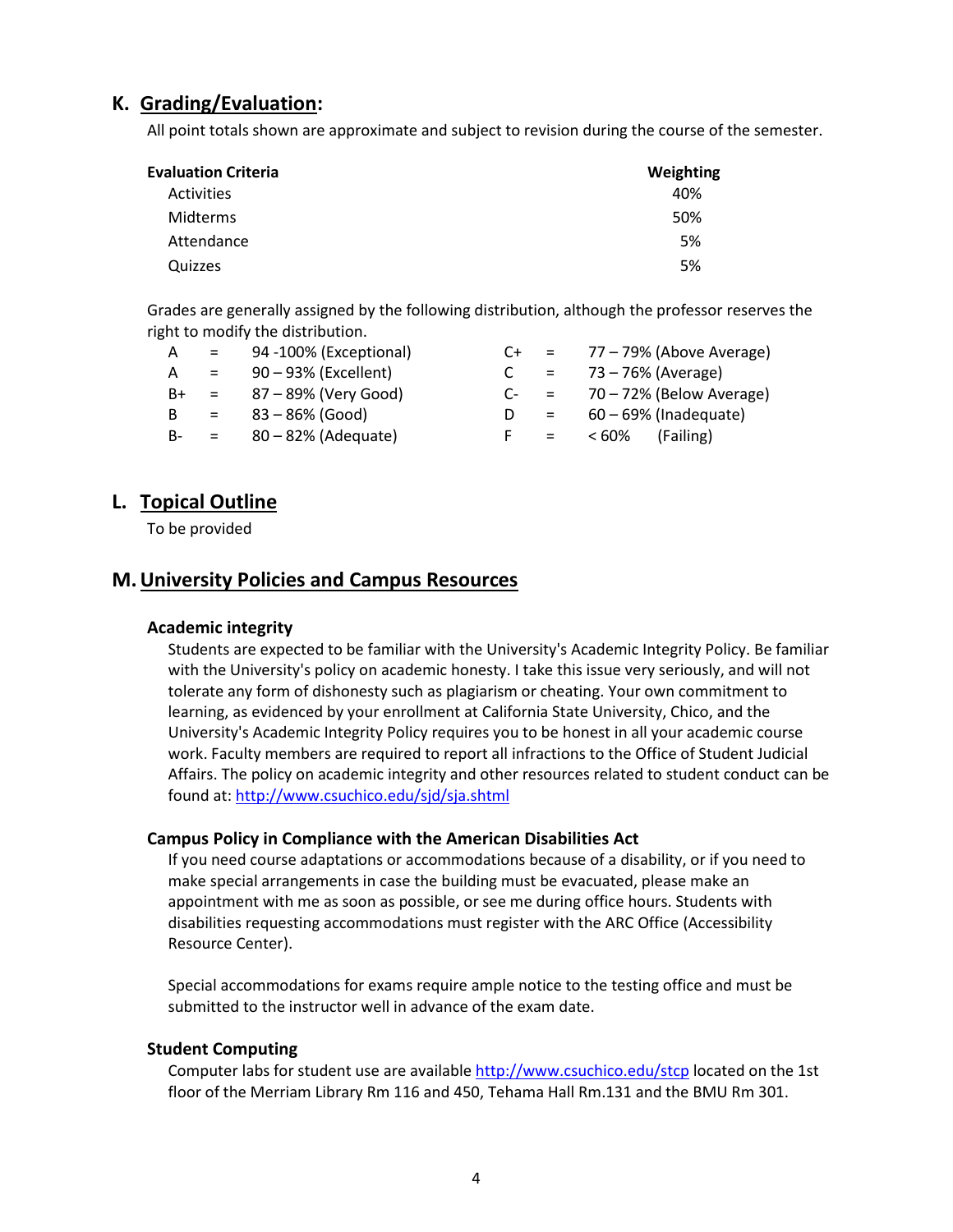#### **Student Learning Center**

The mission of the Student Learning Center (SLC) is to provide services that will assist CSU, Chico students to become independent learners. The SLC prepares and supports students in their college course work by offering a variety of programs and resources to meet student needs. The SLC facilitates the academic transition and retention of students from high schools and community colleges by providing study strategy information, content subject tutoring, and supplemental instruction. The SLC is online a[t http://www.csuchico.edu/slc/.](http://www.csuchico.edu/slc/) The University Writing Center has been combined with the Student Learning Center.

## **N. Other**

#### **Disruptive Behavior**

Students are required to adhere to the behavior standards articulated in the Campus Policies and Code of Student Conduct, and to refrain from disrupting classes and other academic settings. "Disruptive behavior" means conduct that materially and substantially interferes with or obstructs the teaching or learning process in the context of a classroom or educational setting. Disruptive behavior includes conduct that distracts or intimidates others in a manner that interferes with instructional activities, fails to adhere to an instructor's appropriate classroom rules or instructions, or interferes with the normal operations of the University.

Disruption in the classroom may include:

- Persistent speaking without permission
- Side conversations
- Excessive talking
- Engaging in activities not related to the class, or other overt inattentiveness including but not limited to sleeping, talking to others, doing work for another class, checking e-mail, and exploring the Internet
- Ringing cell phones or using a cell phone
- Using mobile devices or laptop computers in the classroom for non-course related purposes
- Eating/drinking in class without permission
- Monopolizing class discussion and refusing to defer to instructor, or listen to others; persisting when the instructor has indicated that the student's remarks are off topic and it is time to move on
- Chronically entering late/leaving early, moving about the classroom when not appropriate for the classroom activity
- Filming, photographing, or taping the class without the instructor's prior permission
- Disputing authority or arguing with faculty and other students
- Yelling, arguing, swearing, bullying, or other harassing or intimidating behavior
- Inappropriate, disrespectful, or uncivil responses to the comments, opinions, presentations, etc. of others in the classroom
- Physically or verbally abusive conduct
- Failure to adhere to the instructor's rules or instructions
- Vulgar or obscene language, slurs or other forms of intimidation
- Threats of any kind
- Improper use of equipment, materials or resources
- Destruction of property